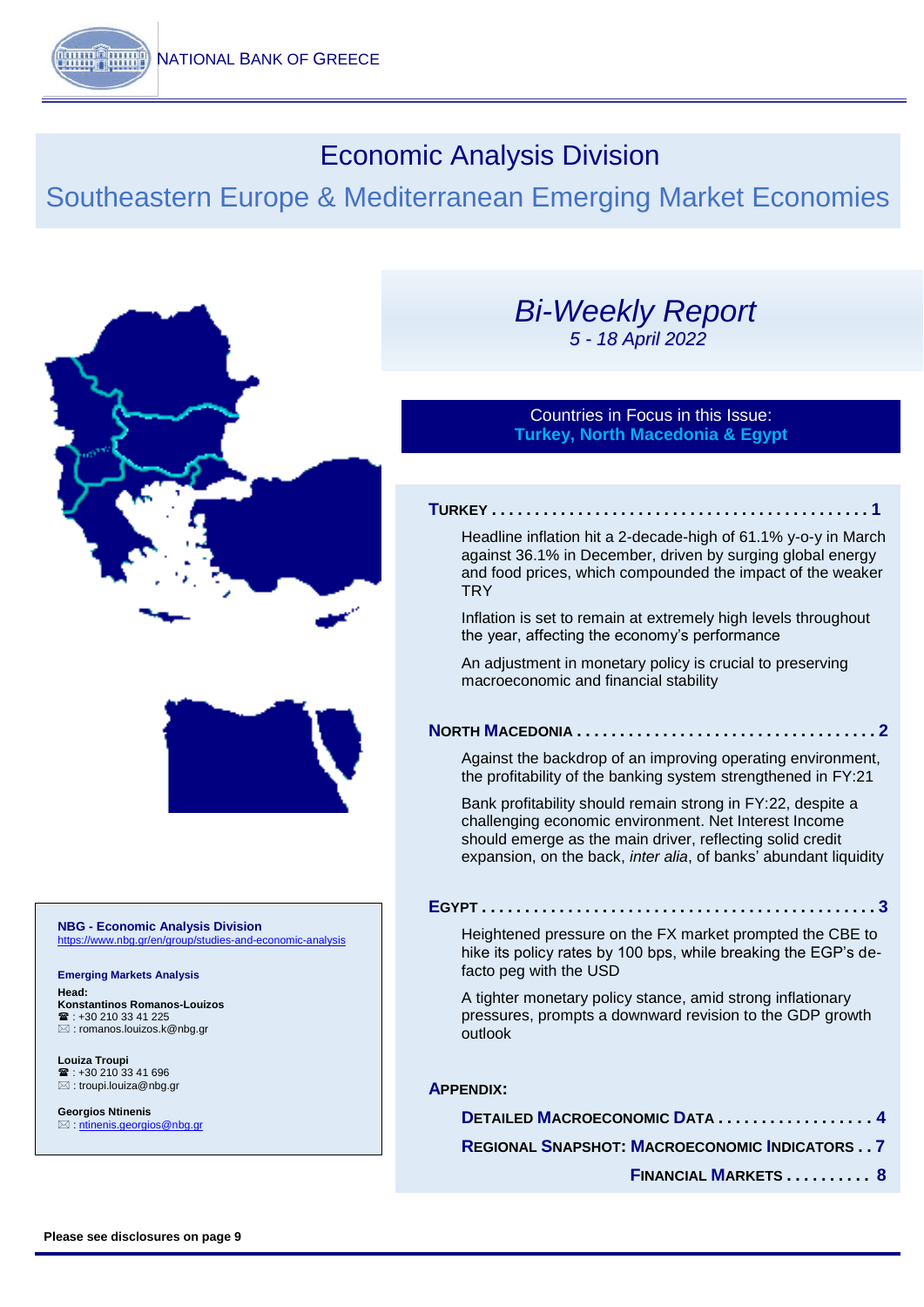

# <span id="page-1-0"></span>**Turkey**





|                                                  | 18 Apr. |  | $3-MF$ |        |       | 6-M F        |  | 12-M F |
|--------------------------------------------------|---------|--|--------|--------|-------|--------------|--|--------|
| 1-m TRIBOR (%)                                   | 14.6    |  | 15.0   |        |       | 15.0         |  | 17.5   |
| <b>TRY/USD</b>                                   | 14.63   |  | 15.00  |        | 15.40 |              |  | 15.75  |
| Sov. Spread (2025, bps)                          | 488     |  |        | 450    |       | 450          |  | 400    |
|                                                  | 18 Apr. |  | $1-W%$ |        |       | <b>YTD %</b> |  | $2-Y%$ |
| <b>ISE 100</b>                                   | 2,510   |  | 2.5    |        |       | 35.1         |  | 155.7  |
|                                                  | 2019    |  | 2020   | 2021   |       | 2022F        |  | 2023F  |
| Real GDP Growth (%)                              | 0.9     |  | 1.8    | 11.0   |       | 2.5          |  | 3.4    |
| Inflation (eop, %)                               | 11.8    |  | 14.6   | 36.1   |       | 46.0         |  | 20.0   |
| Cur. Acct. Bal. (% GDP)                          | 0.7     |  | $-4.9$ | $-1.7$ |       | $-2.9$       |  | $-1.5$ |
| Fiscal Bal. (% GDP)                              | $-2.9$  |  | $-3.4$ | $-2.7$ |       | $-3.8$       |  | $-3.0$ |
| Sources: Reuters, CBRT, Turkstat & NBG estimates |         |  |        |        |       |              |  |        |

**Headline inflation hit a 2-decade-high of 61.1% y-o-y in March against 36.1% in December, driven by surging global energy and food prices, which compounded the impact of the weaker TRY**. The increase in consumer prices has been across the board, reflecting the impact of the recent sharp weakening in the TRY (down 40.0% against the USD since October 2021 following a (broadly linear) depreciation of the currency by c. 60.0% between end-2017 and September 2021). The latter came in the wake of the easing delivered by the CBRT in late last year (including a cumulative policy rate cut of 500 bps to 14.0%), which was seen by markets as exacerbating the economy's underlying vulnerabilities (see below). As expected, energy and food prices have made by far the biggest contributions to the jump in inflation (adding c. 10.0 and 7.0 pps to the headline figure between end-2021 and March 2022, respectively), reflecting not only the impact of the weaker TRY but also by that of surging global commodity prices, especially in the aftermath of the Russia-Ukraine crisis.

**Inflation is set to remain at extremely high levels throughout the year, affecting the economy's performance**. The continuing passthrough of higher global commodity prices and the weaker TRY, together with strong underlying cost-push pressures (the PPI was up 115.0% y-o-y in March, with the latter also reflecting the impact of the recent 50% hike in the minimum wage), high inertia and steadily deteriorating expectations, mean that inflation dynamics are unlikely to improve materially in the short-term. Assuming a broadly stable TRY, we see inflation hovering around 70.0% y-o-y in most part of the year, before easing to 46.0% at end-2022, thanks to positive base effects.

**An adjustment in monetary policy is crucial to preserving macroeconomic and financial stability.** With the CBRT remaining on hold since end-2021, and following the state's interventions, including the launch of a scheme protecting TRY deposits against FX risk and the implementation of some sort of capital controls on export revenue, pressure on the TRY appears to have eased lately, as suggested by the relative stabilization in the CBRT's net FX reserve position (see chart). Still, we deem that a tightening in monetary policy is a *sine qua non* condition for the vicious cycle of rising inflation and weakening TRY to be broken. Otherwise, and in view of Turkey's structurally weak external position, the grounds for a renewed upsurge in market volatility will remain in place, threatening macroeconomic and financial stability.

Indeed, despite a widening core external trade (i.e. excluding energy and gold) surplus (see chart), the current account deficit still remains in deficit, with Turkey's almost complete reliance on imports to cover its energy needs being the key factor behind this imbalance. Worryingly, the implied increase in FX needs, stemming from the jump in global commodity prices, in the aftermath of the ongoing geopolitical tensions, suggests that TRY is due to come under strong pressure in the period ahead. The picture gets much worse when considering the sizeable external debt payments (USD 174bn or c. 21% of GDP) looming in the short-term. Against this backdrop, and with the CBRT's net FX reserves having long turned negative, the outlook for the TRY remains bleak, especially in view of the weak confidence in the Turkish economy.

All said, a timely tightening in monetary policy is crucial to putting the economy on a sustainable growth path. Recall that, in 2018, authorities raised interest rates by 1600 bps to 24.0% (or c. 3.0% in real *ex-post* terms), before the TRY stabilised. For illustrative purposes, note that the real *ex-post* policy rate currently stands at c. -30.0%, the lowest worldwide. Worryingly, it is hard to foresee such a policy reversal, in view of President Erdogan's determination to keep interest rates subdued ahead of the next general elections (due by mid-2023), in which he is set to face a tough fight, as suggested by his low popularity.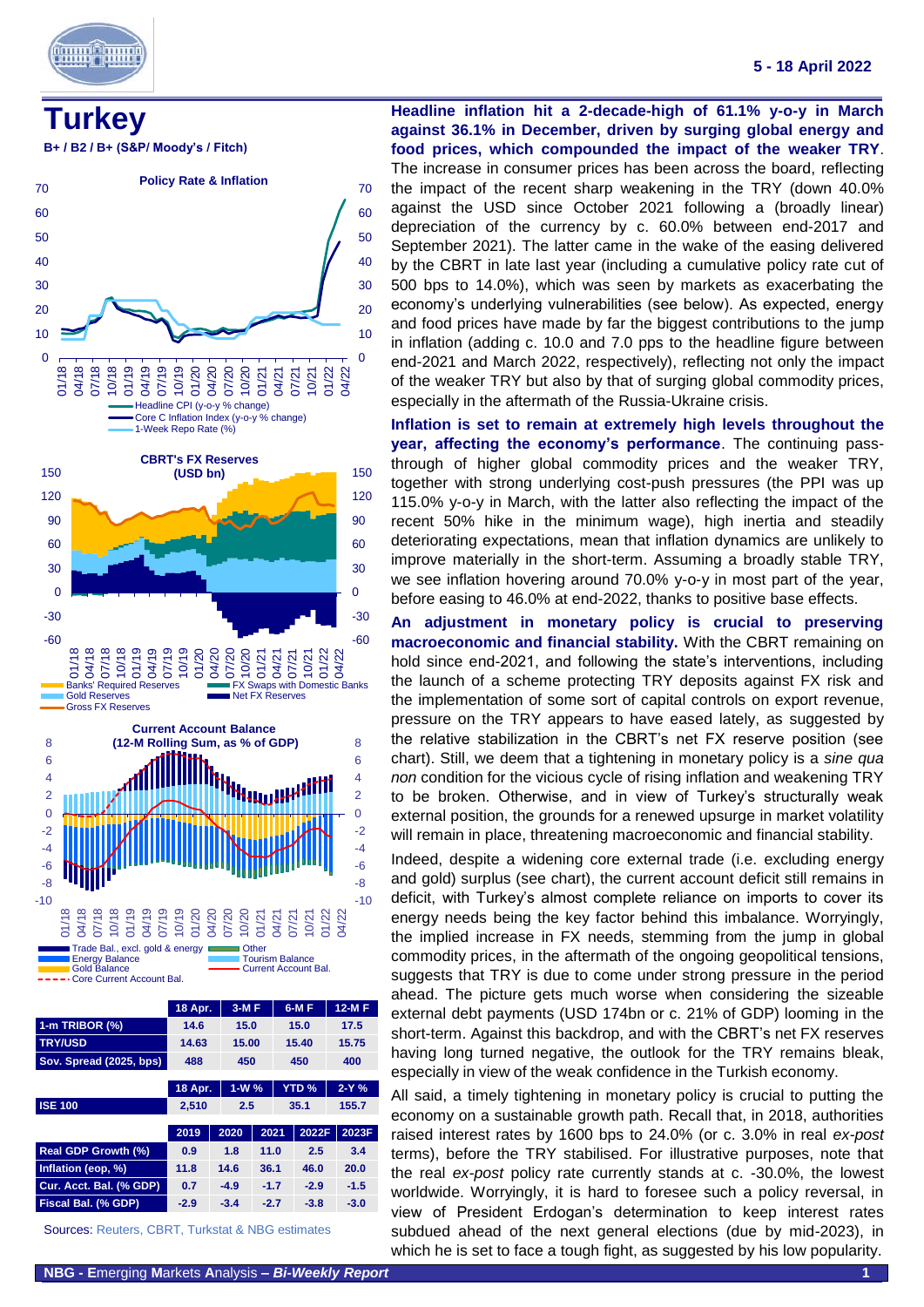

15

### **5 - 18 April 2022**

## <span id="page-2-0"></span>**North Macedonia**

**BB- / NR / BB+ (S&P / Moody's / Fitch)**



**NPL Ratio & Cost of Risk (%)**





|                                                    | 18 Apr. | $3-MF$ |                        | 6-M F  |        | 12-M F |        |
|----------------------------------------------------|---------|--------|------------------------|--------|--------|--------|--------|
| 1-m SKIBOR (%)                                     | 1.2     | 1.4    |                        | 1.6    |        | 2.0    |        |
| <b>MKD/EUR</b>                                     | 61.3    | 61.3   |                        | 61.3   |        | 61.3   |        |
| Sov. Spread (2025. bps)                            | 378     | 330    |                        |        | 280    | 200    |        |
|                                                    |         |        |                        |        |        |        |        |
|                                                    | 18 Apr. |        | <b>YTD %</b><br>$1-W%$ |        |        |        | $2-Y%$ |
| <b>MBI 100</b>                                     | 6,076   | $-2.5$ |                        | $-1.3$ |        | 50.3   |        |
|                                                    |         |        |                        |        |        |        |        |
|                                                    | 2019    | 2020   |                        | 2021   | 2022F  |        | 2023F  |
| Real GDP Growth (%)                                | 3.9     | $-6.1$ |                        | 4.0    | 3.0    |        | 3.5    |
| Inflation (eop. %)                                 | 0.5     | 2.2    |                        | 4.9    | 6.4    |        | 3.5    |
| Cur. Acct. Bal. (% GDP)                            | $-3.3$  | $-3.4$ |                        | $-3.5$ | $-4.3$ |        | $-3.3$ |
| Fiscal Bal. (% GDP)                                | $-2.0$  | $-8.2$ |                        | $-5.4$ | $-5.4$ |        | $-4.0$ |
| <b>Sources: Reuters, NBRNM &amp; NBG estimates</b> |         |        |                        |        |        |        |        |

**Against the backdrop of an improving operating environment, the profitability of the banking system strengthened in FY:21**. In FY:21, banks' profits surged by 26.2% to MKD 9.2bn (1.3% of GDP), mainly in line with the sharp drop in loan loss provisioning needs. As a result, ROAE and ROAA firmed to 12.9% and 1.5% in FY:21, respectively, among the highest in the region, from 11.3% and 1.3% in FY:20.

250 December, a tad lower than a year ago, reflecting, *inter alia*, the impact Indeed, with the economy having embarked on a (weak) recovery path (GDP grew by 4.0% in FY:21, falling short of recouping COVID-19 induced losses), pressure on households' and corporates' repayment capacity has been gradually easing. As a result, and in view the frontloading of loan loss provisioning at the onset of the pandemic, against the backdrop of an already elevated NPL coverage ratio (with the latter currently standing at c. 65%, well above the EU average of 45%), banks continued to build up provisions in FY:21, but at a drastically slower pace compared with the previous year. As a result, and despite the expiry of the central bank's forbearance measures (including a debt moratorium), the cost of risk narrowed to just 14 bps in FY:21 against 55 bps in FY:20. Note that the NPL ratio remained subdued at 3.2% in

200 stronger than that observed a year ago). of fast credit expansion (up 8.0% y-o-y in December, a pace somewhat

At the same time, pre-provision operating income sustained profitability, albeit modestly. The main driver was net non-interest income (mainly fees and commissions), which strengthened markedly in FY:21, in line with the rebound in economic activity. Net interest income also increased in FY:21, but mostly due to a positive base effect from the expiry of the debt moratorium. Note that, against the backdrop of accommodative monetary conditions, the net interest margin was compressed further, albeit marginally, to a still high 265 bps in FY:21 (still more than double that of EU banks). The improvement in top line revenue was partly offset by a broad-based hike in operating expenses.

**Bank profitability should remain strong in FY:22, despite a challenging economic environment.** Economic momentum is set to remain weak this year, reflecting the implications of the ongoing geopolitical tensions, particularly in terms of higher domestic inflation, as well as the impact of persistent disruptions in global supply chains, especially in those related to the automotive sector, which accounts for 40% of the country's exports. As a result, we see GDP growth easing to 3.0% in FY:22, with risks clearly tilted to the downside. Importantly, the forthcoming agreement with the IMF for a 2-year Precautionary and Liquidity Line Arrangement is due to provide a critical safety net to the economy, should external financing conditions deteriorate.

Despite the challenging economic backdrop, we expect the banking sector to continue to overperform in FY:22, driven by a rebound in NII. The latter should be underpinned by strong credit expansion, reflecting banks' abundant liquidity (the loan-to-deposit ratio currently stands at c. 87%), amid a still accommodative monetary policy environment. Indeed, in view of limited portfolio flows with the rest of the world and the strong FX reserve base, we expect the NBRNM to stay dovish for longer, despite the jump in inflation and the hawkish turn by several CEE central banks. Note that, at its April meeting, the NBRNM raised its key rate by 25 bps to 1.5%, with just another 25 bp hike expected to be seen by end-year, leaving North Macedonia with one of the lowest interest rates (both in nominal and real terms) in the region. At the same time, in light of the elevated NPL coverage ratio, we expect loan loss provisioning to remain relatively subdued. Importantly, the banking system's capitalisation remains strong, with the CAR standing at 17.3%, well above the minimum regulatory threshold of 8.0%, providing a line of defence against potential losses.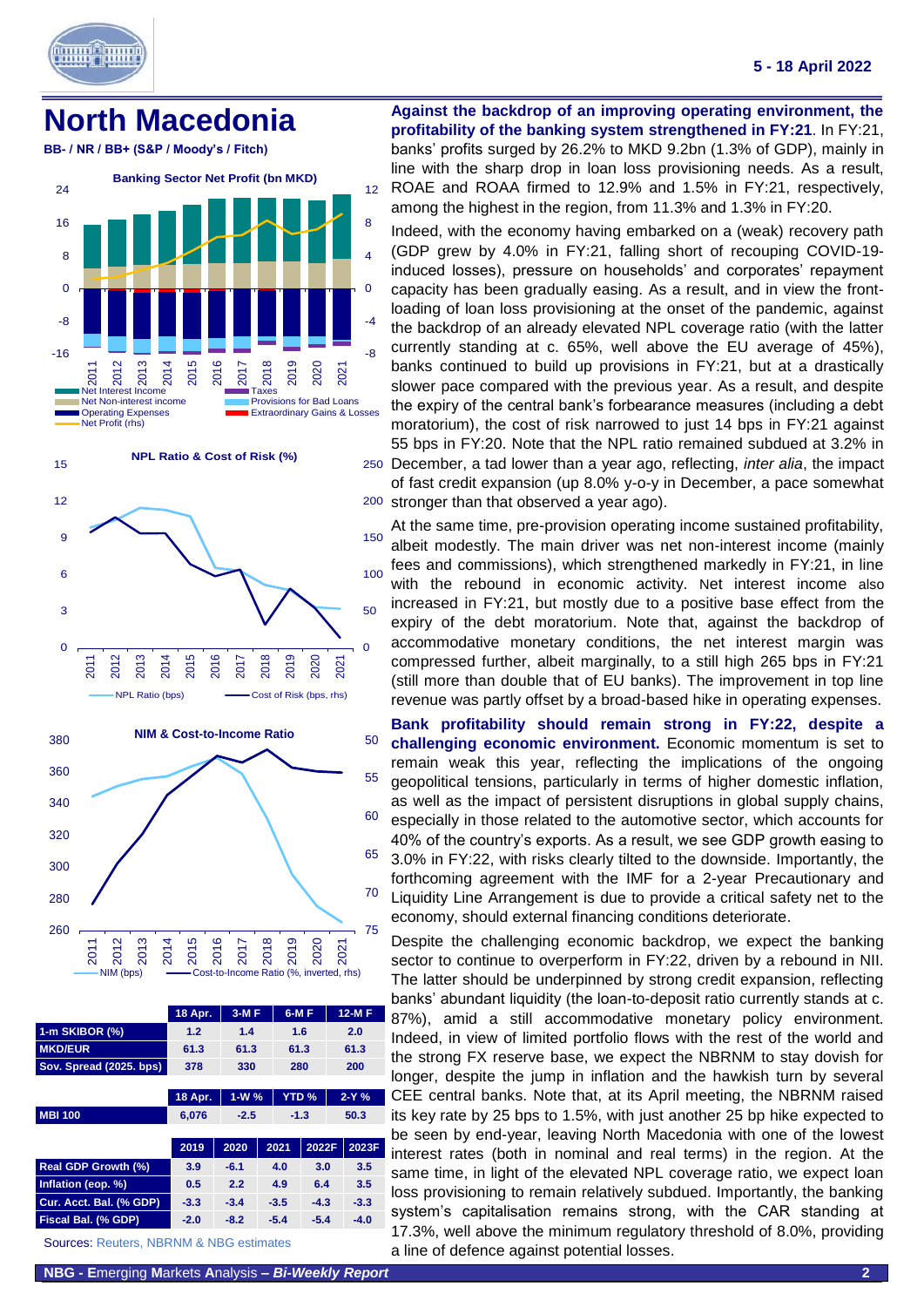

٦

**Egypt** 

**B / B2 / B+ (S&P / Moody's / Fitch)**



|                                                  | 18 Apr. | $3-MF$ |        |       | $6-MF$        | 12-M F  |  |
|--------------------------------------------------|---------|--------|--------|-------|---------------|---------|--|
| O/N Interbank Rate (%)                           | 9.37    | 10.40  |        |       | 11.00         | 11.30   |  |
| <b>EGP/USD</b>                                   | 18.41   | 18.50  |        | 18.50 |               | 18.50   |  |
| Sov. Spread (2025, bps)                          | 460     | 440    |        | 420   |               | 350     |  |
|                                                  |         |        |        |       |               |         |  |
|                                                  | 18 Apr. | $1-W%$ |        |       | <b>YTD %</b>  | $2-Y$ % |  |
| <b>HERMES 100</b>                                | 1,134   |        | $-1.3$ |       | $-11.5$       | 19.7    |  |
|                                                  |         |        |        |       |               |         |  |
|                                                  | 18/19   | 19/20  |        |       | 20/21E 21/22F | 22/23F  |  |
| Real GDP Growth (%)                              | 5.6     | 3.6    | 3.3    |       | 5.5           | 4.5     |  |
| Inflation (eop. %)                               | 9.4     | 5.6    | 4.9    |       | 13.7          | 7.1     |  |
| Cur. Acct. Bal. (% GDP)                          | $-3.6$  | $-3.1$ | $-4.6$ |       | $-5.5$        | $-6.1$  |  |
| Fiscal Bal. (% GDP)                              | $-8.1$  | $-7.9$ | $-7.4$ |       | $-7.2$        | $-6.6$  |  |
| <b>Sources: Reuters, CBE &amp; NBG estimates</b> |         |        |        |       |               |         |  |

**Heightened pressure on the FX market prompted the CBE to hike its policy rates by 100 bps, while breaking the EGP's** *de-facto* **peg with the USD.** At an exceptional MPC meeting on March 21<sup>st</sup>, the CBE raised -- for the first time since 2017 -- its overnight deposit, 1-week repo, and overnight lending rates by 100 bps to 9.25%, 9.75%, and 10.25%, respectively. The hike in the policy rates came alongside a large 15.0% depreciation of the EGP against the USD, after 2 years of stability.

The CBE's moves came in response to the massive portfolio outflows recorded in the domestic market in the wake of: i) the tightening shift in monetary policy guidance globally, especially in the US (where the Fed has already started raising rates), and; ii) the sudden deterioration in global risk appetite, following the escalation of the Russia-Ukraine crisis. Naturally, these portfolio outflows were translated into excess pressure on the EGP, prompting a plunge in FX reserves to USD 37.1 in March (a mere USD 11.9bn adjusted for IMF disbursements) from USD 41.0bn in February (despite a USD 5bn deposit placed by Saudi Arabia with the CBE at end-March). It should be mentioned that, with tourism activity and Suez Canal receipts, which are the traditional sources of FX income for Egypt, well below their historical levels, and given the country's low export base, (volatile) debt portfolio inflows have emerged as the country's most significant source of hard currency.

Note that the outlook for the EGP was already challenging, due to the large external funding needs looming ahead (with debt redemptions projected at USD 17.8bn in FY:21/22 and USD 16.5bn in FY:2022/23). Since the outbreak of the Russia-Ukraine crisis, it had become much more gloomier, reflecting not only Egypt's reliance on imports to cover its basic food needs (note that the country is the largest global wheat importer, with the price of the latter having increased by c. 45% since end-2021) but also the significance of arrivals from Russia and Ukraine (combined accounting for a sizeable 30% of total tourist arrivals) for the domestic tourism sector. Importantly, Egypt's external position would have been much weaker had it not been for its broadly balanced overall energy balance (underpinned by a large gas trade surplus).

All said, with these moves, the CBE aims not only at narrowing the CAD, through a deterioration in the economy's terms of trade, but also at improving its financing, through rebuilding the EGP's attractiveness for carry trade. Importantly, FX flexibility has also paved the way for a new agreement with the IMF, which is reportedly expected to be concluded over the next weeks. Note that similar policy moves preceded Egypt's USD 12bn IMF programme in 2016. A (new) agreement with the IMF should help close the external financing gap, catalysing, at the same time, capital inflows from the private sector. Against this backdrop, we expect continued support from other GCC countries, including nonmarket financing. The inclusion of Egypt's debt in JP Morgan Emerging Markets Bonds Index in February 2022, and the forthcoming settlement of its bonds by the Euroclear platform, expected in H2:22, should also help sustain investor interest in sovereign debt in the period ahead.

With this view, we expect the CBE to proceed with additional 175 bp rate hikes by end-2022, eventually outpacing major central banks' tightening course. The CBE's policy tightening should, among others, help contain strong underlying inflationary pressures. The latter reached a 3-year high of 10.5% y-o-y in March, moving well above the mid-target of the CBE's Q4:22 target range of 7±2%. Under the impact of higher global food prices and the weaker EGP, we expect inflation to continue rising over the next months, hitting a peak of 15.0% y-o-y in August. In light of this backdrop, we revise downwards our GDP growth forecast to 5.5% and 4.5% in FY:21/22 and FY:22/23, respectively, from 6.1% and 5.1% previously.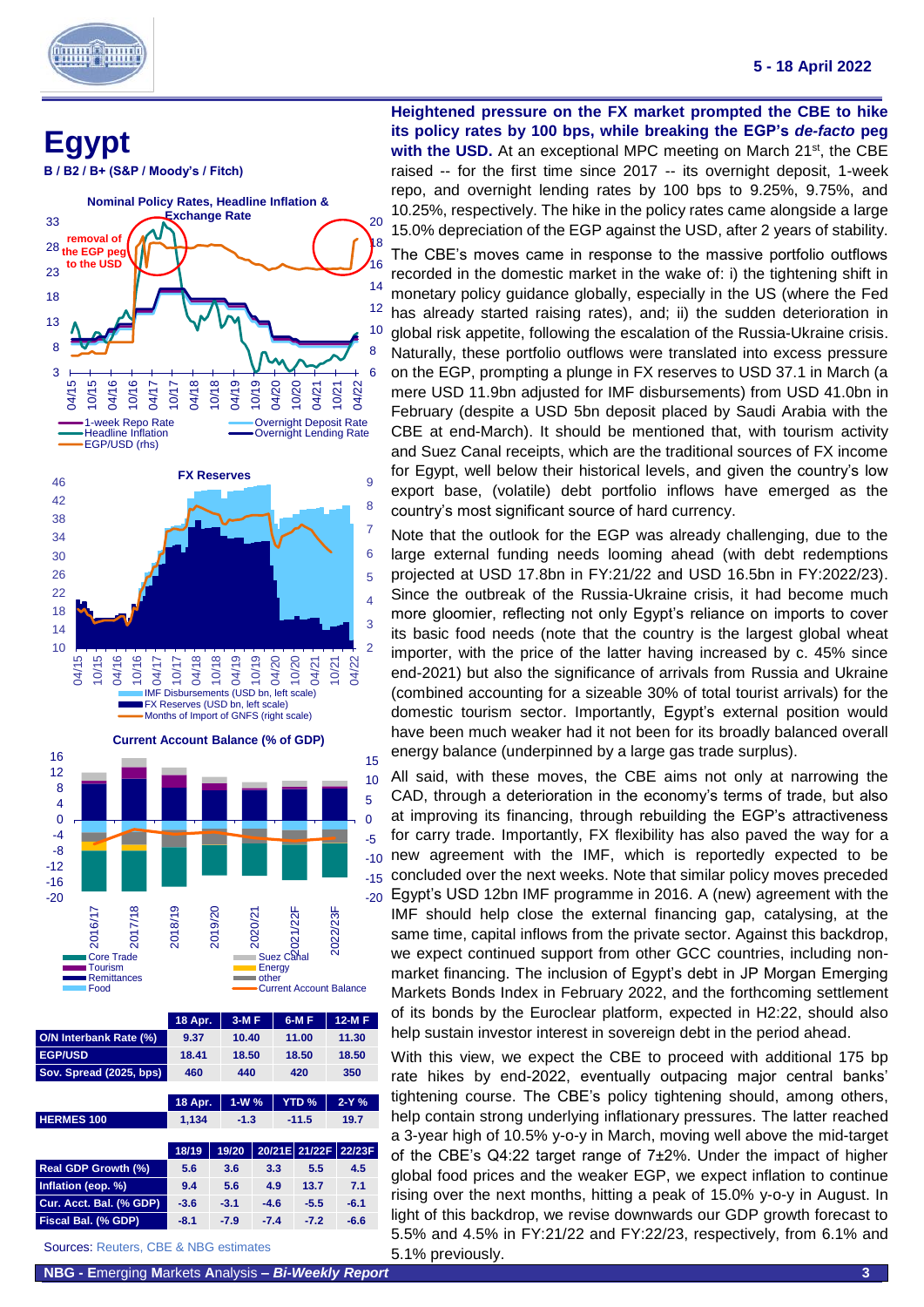

# **DETAILED MACROECONOMIC DATA**

<span id="page-4-0"></span>

|                                               | <b>TURKEY</b>             |           |           |           |           |  |  |  |  |
|-----------------------------------------------|---------------------------|-----------|-----------|-----------|-----------|--|--|--|--|
|                                               | 2019                      | 2020      | 2021      | 2022f     | 2023f     |  |  |  |  |
|                                               | <b>Real Sector</b>        |           |           |           |           |  |  |  |  |
| Nominal GDP (USD million)                     | 760,669                   | 718,977   | 811,282   | 812,320   | 952,985   |  |  |  |  |
| GDP per capita (EUR)                          | 8,170                     | 7,458     | 8,053     | 8,415     | 9,546     |  |  |  |  |
| GDP growth (real, %)                          | 0.9                       | 1.8       | 11.0      | 2.5       | 3.4       |  |  |  |  |
| Unemployment rate (%, aop)                    | 13.7                      | 13.2      | 12.0      | 11.8      | 11.4      |  |  |  |  |
|                                               | <b>Prices and Banking</b> |           |           |           |           |  |  |  |  |
| Inflation (%, eop)                            | 11.8                      | 14.6      | 36.1      | 46.0      | 20.0      |  |  |  |  |
| Inflation (%, aop)                            | 15.4                      | 12.3      | 19.3      | 62.7      | 21.7      |  |  |  |  |
| Loans to the Private Sector (% change, eop)   | 10.8                      | 34.8      | 37.0      |           |           |  |  |  |  |
| Customer Deposits (% change, eop)             | 23.5                      | 33.0      | 51.5      |           |           |  |  |  |  |
| Loans to the Private Sector (% of GDP)        | 61.4                      | 70.9      | 68.0      |           |           |  |  |  |  |
| Retail Loans (% of GDP)                       | 13.9                      | 16.8      | 14.5      |           |           |  |  |  |  |
| Corporate Loans (% of GDP)                    | 47.6                      | 54.1      | 53.4      |           |           |  |  |  |  |
| Customer Deposits (% of GDP)                  | 54.6                      | 62.1      | 65.8      |           |           |  |  |  |  |
| Loans to Private Sector (% of Cust. Deposits) | 112.6                     | 114.1     | 103.2     |           |           |  |  |  |  |
| Foreign Currency Loans (% of Total Loans)     | 38.3                      | 34.2      | 42.2      |           |           |  |  |  |  |
|                                               | <b>External Accounts</b>  |           |           |           |           |  |  |  |  |
| Merchandise exports (USD million)             | 182,200                   | 168,387   | 224,711   | 241,957   | 255,401   |  |  |  |  |
| Merchandise imports (USD million)             | 198,981                   | 206,250   | 253,943   | 278,799   | 284,262   |  |  |  |  |
| Trade balance (USD million)                   | -16,781                   | $-37,863$ | $-29,232$ | $-36,842$ | $-28,861$ |  |  |  |  |
| Trade balance (% of GDP)                      | $-2.2$                    | $-5.3$    | $-3.6$    | $-4.5$    | $-3.0$    |  |  |  |  |
| Current account balance (USD million)         | 5,303                     | $-35,537$ | $-13,959$ | $-23,746$ | $-14,286$ |  |  |  |  |
| Current account balance (% of GDP)            | 0.7                       | $-4.9$    | $-1.7$    | $-2.9$    | $-1.5$    |  |  |  |  |
| Net FDI (USD million)                         | 6,628                     | 4,592     | 7,551     | 7,173     | 8,967     |  |  |  |  |
| Net FDI (% of GDP)                            | 0.9                       | 0.6       | 0.9       | 0.9       | 0.9       |  |  |  |  |
| International reserves (USD million)          | 105,696                   | 93,277    | 111,181   | 110,000   | 130,000   |  |  |  |  |
| International reserves (Months <sup>a</sup> ) | 5.6                       | 4.9       | 4.7       | 4.3       | 4.9       |  |  |  |  |
|                                               | <b>Public Finance</b>     |           |           |           |           |  |  |  |  |
| Primary balance (% of GDP)                    | -0.6                      | $-0.8$    | $-0.2$    | $-1.1$    | -0.3      |  |  |  |  |
| Fiscal balance (% of GDP)                     | $-2.9$                    | $-3.4$    | $-2.7$    | $-3.8$    | $-3.0$    |  |  |  |  |
| Gross public debt (% of GDP)                  | 32.6                      | 39.7      | 41.5      | 39.5      | 38.5      |  |  |  |  |
|                                               | <b>External Debt</b>      |           |           |           |           |  |  |  |  |
| Gross external debt (USD million)             | 416,163                   | 433,042   | 455,000   | 465,000   | 490,000   |  |  |  |  |
| Gross external debt (% of GDP)                | 54.7                      | 60.2      | 56.1      | 57.2      | 51.4      |  |  |  |  |
| External debt service (USD million)           | 84,967                    | 70,931    | 74,311    | 80,000    | 85,000    |  |  |  |  |
| External debt service (% of reserves)         | 80.4                      | 76.0      | 66.8      | 72.7      | 65.4      |  |  |  |  |
| External debt service (% of exports)          | 35.9                      | 37.5      | 27.6      | 26.5      | 26.6      |  |  |  |  |
| <b>Financial Markets</b>                      |                           |           |           |           |           |  |  |  |  |
| Policy rate (Effective funding rate, %, eop)  | 11.4                      | 17.0      | 14.0      | 14.0      | 17.5      |  |  |  |  |
| Policy rate (Effective funding rate, %, aop)  | 20.7                      | 10.5      | 17.6      | 14.0      | 15.8      |  |  |  |  |
| 1-Y T-bill rate (%, eop)                      | 11.3                      | 15.1      | 22.2      | 20.0      | 15.0      |  |  |  |  |
| Exchange rate: USD (eop)                      | 5.95                      | 7.43      | 13.32     | 15.50     | 16.25     |  |  |  |  |
| Exchange rate: USD (aop)                      | 5.68                      | 7.02      | 8.89      | 14.80     | 15.88     |  |  |  |  |

f: NBG forecasts; a: months of imports of GNFS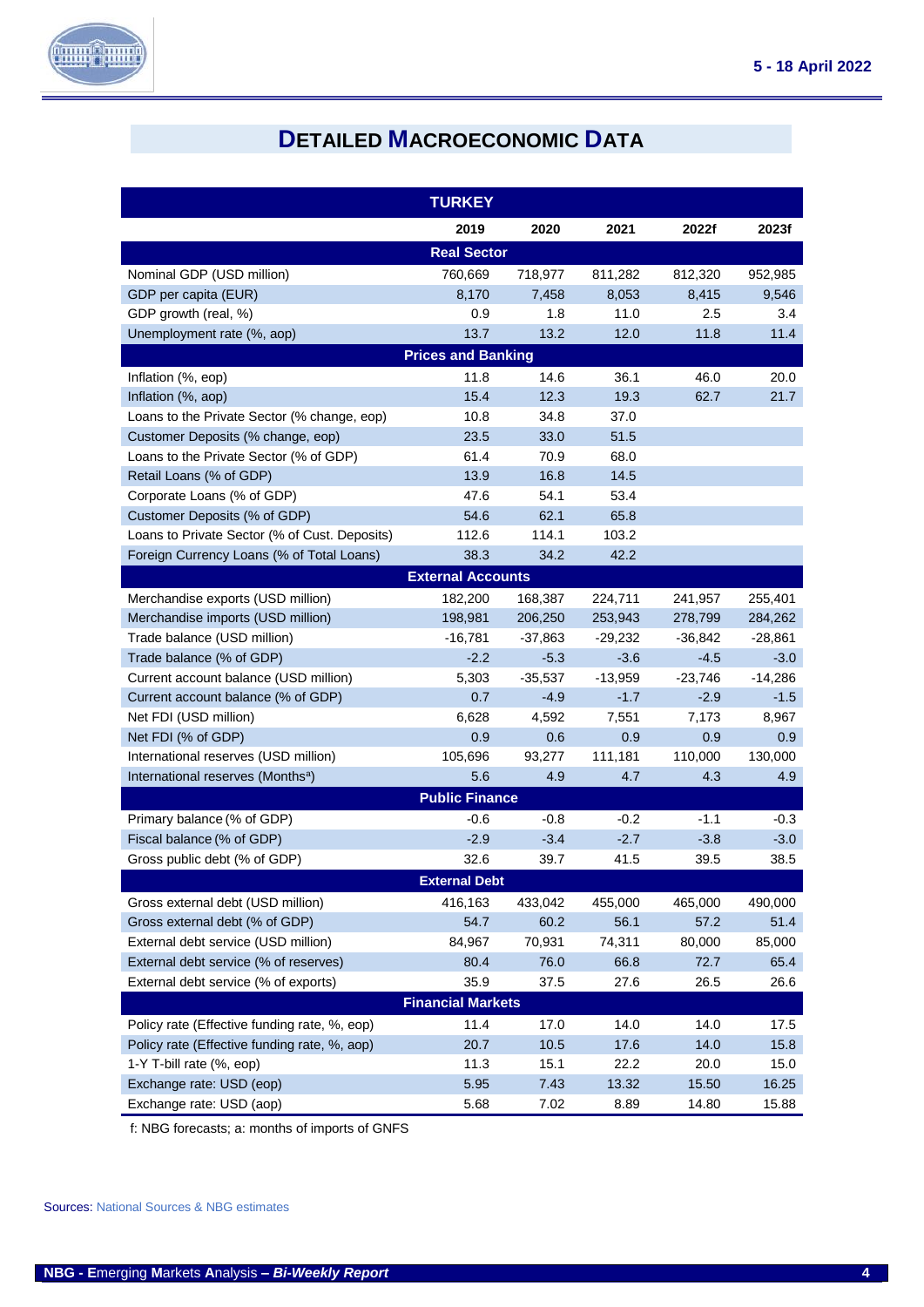

|                                               | <b>NORTH MACEDONIA</b>    |          |          |          |          |  |  |  |
|-----------------------------------------------|---------------------------|----------|----------|----------|----------|--|--|--|
|                                               | 2019                      | 2020e    | 2021     | 2022f    | 2023f    |  |  |  |
|                                               | <b>Real Sector</b>        |          |          |          |          |  |  |  |
| Nominal GDP (EUR million)                     | 11,274                    | 10,657   | 11,754   | 13,071   | 13,989   |  |  |  |
| GDP per capita (EUR)                          | 6,074                     | 5,772    | 6,399    | 7,145    | 7,677    |  |  |  |
| GDP growth (real, %)                          | 3.9                       | $-6.1$   | 4.0      | 3.0      | $3.5\,$  |  |  |  |
| Unemployment rate (%, aop)                    | 17.3                      | 16.4     | 15.7     | 15.5     | 15.2     |  |  |  |
|                                               | <b>Prices and Banking</b> |          |          |          |          |  |  |  |
| Inflation (%, eop)                            | 0.5                       | 2.2      | 4.9      | 6.4      | 3.5      |  |  |  |
| Inflation (%, aop)                            | 0.8                       | 1.2      | 3.2      | 8.0      | 3.4      |  |  |  |
| Loans to the Private Sector (% change, eop)   | 6.1                       | 4.7      | 8.0      |          |          |  |  |  |
| Customer Deposits (% change, eop)             | 9.8                       | 6.2      | 8.5      |          |          |  |  |  |
| Loans to the Private Sector (% of GDP)        | 48.9                      | 54.1     | 53.0     |          |          |  |  |  |
| Retail Loans (% of GDP)                       | 24.9                      | 28.4     | 27.7     |          |          |  |  |  |
| Corporate Loans (% of GDP)                    | 24.0                      | 25.7     | 25.2     |          |          |  |  |  |
| Customer Deposits (% of GDP)                  | 55.5                      | 62.3     | 61.2     |          |          |  |  |  |
| Loans to Private Sector (% of Deposits)       | 88.1                      | 86.8     | 86.5     |          |          |  |  |  |
| Foreign Currency Loans (% of Total Loans)     | 41.5                      | 41.6     | 40.7     |          |          |  |  |  |
|                                               | <b>External Accounts</b>  |          |          |          |          |  |  |  |
| Merchandise exports (EUR million)             | 5,347                     | 4,817    | 5,996    | 6,385    | 6,778    |  |  |  |
| Merchandise imports (EUR million)             | 7,296                     | 6,622    | 8,371    | 9,122    | 9,534    |  |  |  |
| Trade balance (EUR million)                   | $-1.949$                  | $-1,805$ | $-2,375$ | $-2,738$ | $-2.756$ |  |  |  |
| Trade balance (% of GDP)                      | $-17.3$                   | $-16.9$  | $-20.2$  | $-20.9$  | $-19.7$  |  |  |  |
| Current account balance (EUR million)         | $-0,368$                  | $-0,366$ | $-0,416$ | $-0,557$ | $-0,459$ |  |  |  |
| Current account balance (% of GDP)            | $-3.3$                    | $-3.4$   | $-3.5$   | $-4.3$   | $-3.3$   |  |  |  |
| Net FDI (EUR million)                         | 0,363                     | 0,155    | 0,435    | 0,435    | 0,479    |  |  |  |
| Net FDI (% of GDP)                            | 3.2                       | 1.5      | 3.7      | 3.3      | 3.4      |  |  |  |
| International reserves (EUR million)          | 3,263                     | 3,360    | 3,665    | 3,365    | 3,565    |  |  |  |
| International reserves (Months <sup>a</sup> ) | 4.6                       | 5.3      | 4.6      | 3.9      | 4.1      |  |  |  |
|                                               | <b>Public Finance</b>     |          |          |          |          |  |  |  |
| Primary balance (% of GDP)                    | $-0.8$                    | $-7.0$   | $-4.1$   | -4.1     | $-2.7$   |  |  |  |
| Fiscal balance (% of GDP)                     | $-2.0$                    | $-8.2$   | $-5.4$   | $-5.4$   | $-4.0$   |  |  |  |
| Gross public debt $\frac{b}{c}$ (% of GDP)    | 48.8                      | 60.5     | 61.7     | 63.4     | 64.0     |  |  |  |
|                                               | <b>External Debt</b>      |          |          |          |          |  |  |  |
| Gross external debt (EUR million)             | 8,154                     | 8,630    | 9,873    | 10,718   | 10,922   |  |  |  |
| Gross external debt (% of GDP)                | 72.3                      | 81.0     | 84.0     | 82.0     | 78.0     |  |  |  |
| External debt service (EUR million)           | 2,468                     | 3,300    | 3,550    | 3,000    | 3,500    |  |  |  |
| External debt service (% of reserves)         | 75.6                      | 98.2     | 96.9     | 89.2     | 98.2     |  |  |  |
| External debt service (% of exports)          | 35.4                      | 52.7     | 45.9     | 36.4     | 42.0     |  |  |  |
| <b>Financial Markets</b>                      |                           |          |          |          |          |  |  |  |
| 28-d CB bill rate (%, eop)                    | 2.3                       | 1.5      | 1.3      | 1.8      | 2.3      |  |  |  |
| 28-d CB bill rate (%, aop)                    | 2.3                       | 1.6      | 1.3      | 1.5      | 2.0      |  |  |  |
| 1-Y T-bill rate $\circ$ (%, eop)              | 0.6                       | 0.4      | 0.5      | 0.7      | 1.0      |  |  |  |
| Exchange rate: EUR (eop)                      | 61.4                      | 61.6     | 61.6     | 61.6     | 61.6     |  |  |  |
| Exchange rate: EUR (aop)                      | 61.4                      | 61.6     | 61.5     | 61.6     | 61.6     |  |  |  |

f: NBG forecasts; a: months of imports of GNFS; b: incl. guaranteed debt; c: primary market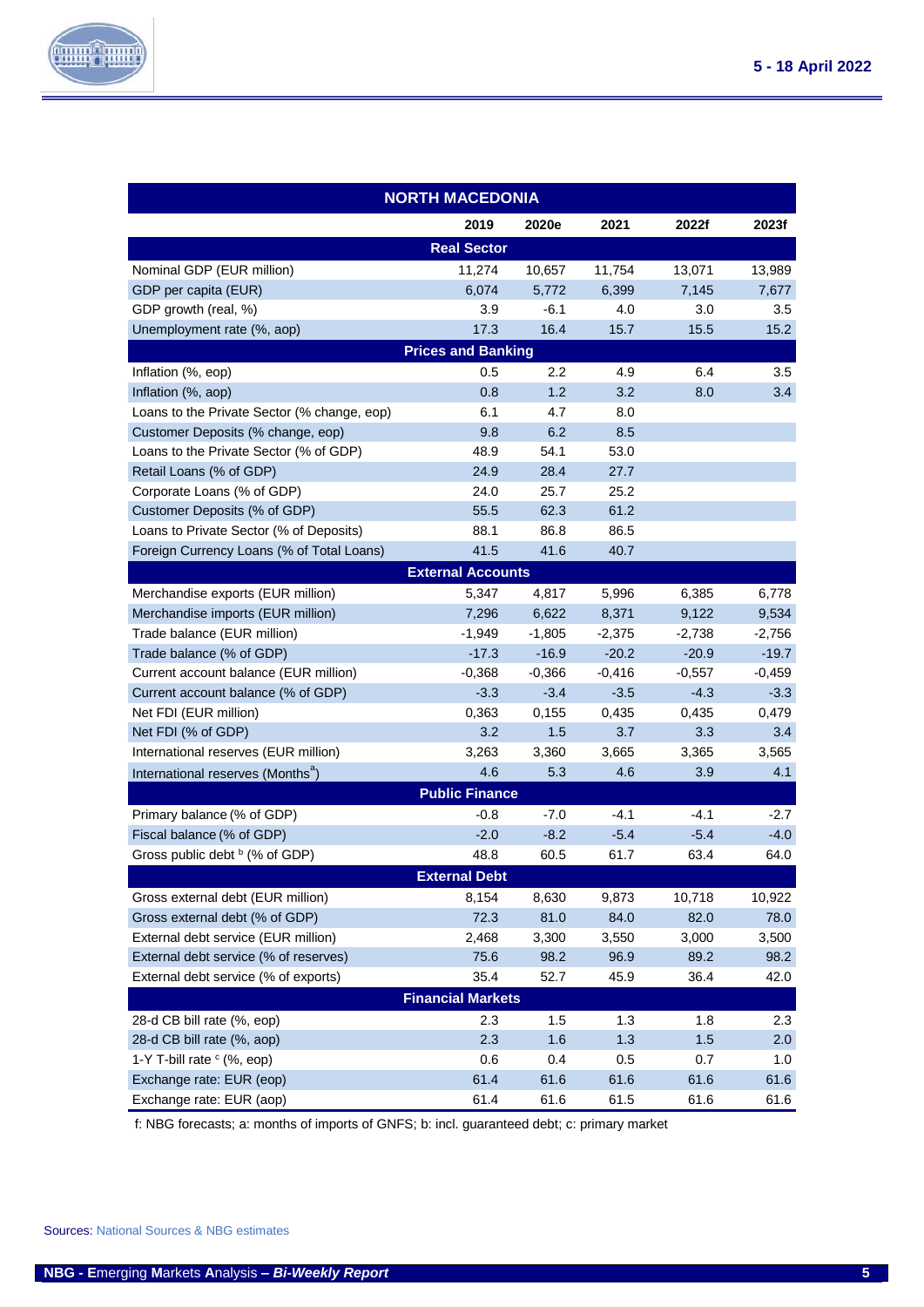

|                                                    | <b>EGYPT</b>              |           |           |           |           |  |  |  |
|----------------------------------------------------|---------------------------|-----------|-----------|-----------|-----------|--|--|--|
|                                                    | 2018/19*                  | 2019/20*  | 2020/21*  | 2021/22f* | 2022/23f* |  |  |  |
|                                                    |                           |           |           |           |           |  |  |  |
| Nominal GDP (USD million)                          | 303,034                   | 364,957   | 403,994   | 405,123   | 458,777   |  |  |  |
| GDP per capita (USD)                               | 3.089                     | 3.628     | 3.926     | 3.860     | 4.286     |  |  |  |
| GDP growth (real, %)                               | 5.6                       | 3.6       | 3.3       | $5.5\,$   | 4.5       |  |  |  |
| Unemployment rate (%, aop)                         | 8.6                       | 8.3       | 7.3       | 7.3       | 7.2       |  |  |  |
|                                                    | <b>Prices and Banking</b> |           |           |           |           |  |  |  |
| Inflation (%, eop)                                 | 9.4                       | 5.6       | 4.9       | 13.7      | 7.1       |  |  |  |
| Inflation (%, aop)                                 | 13.9                      | 5.7       | 4.5       | 8.4       | 12.0      |  |  |  |
| Loans to the Private Sector (% change, eop)        | 12.5                      | 19.5      | 21.2      |           |           |  |  |  |
| Customer Deposits (% change, eop)                  | 11.9                      | 16.5      | 19.3      |           |           |  |  |  |
| Loans to the Private Sector (% of GDP)             | 22.9                      | 24.8      | 27.8      |           |           |  |  |  |
| Retail Loans (% of GDP)                            | 6.5                       | 7.7       | 8.9       |           |           |  |  |  |
| Corporate Loans (% of GDP)                         | 16.4                      | 17.2      | 18.9      |           |           |  |  |  |
| Customer Deposits (% of GDP)                       | 63.8                      | 68.0      | 75.1      |           |           |  |  |  |
| Loans to Private Sector (% of Deposits)            | 35.8                      | 36.5      | 37.0      |           |           |  |  |  |
| Foreign Currency Loans (% of Total Loans)          | 20.0                      | 15.9      | 12.7      |           |           |  |  |  |
|                                                    | <b>External Accounts</b>  |           |           |           |           |  |  |  |
| Merchandise exports (USD million)                  | 28,495                    | 26,376    | 28,677    | 32,264    | 39,232    |  |  |  |
| Merchandise imports (USD million)                  | 66,529                    | 62,841    | 70,736    | 80,782    | 90,193    |  |  |  |
| Trade balance (USD million)                        | $-38,034$                 | $-36,465$ | -42,060   | -47,518   | $-50,961$ |  |  |  |
| Trade balance (% of GDP)                           | $-12.6$                   | $-10.0$   | $-10.4$   | $-11.7$   | $-11.1$   |  |  |  |
| Current account balance (USD million)              | $-10,894$                 | $-11,167$ | $-18,436$ | $-21,530$ | $-21,143$ |  |  |  |
| Current account balance (% of GDP)                 | $-3.6$                    | $-3.1$    | $-4.6$    | $-5.3$    | $-4.6$    |  |  |  |
| Net FDI (USD million)                              | 7,862                     | 7,102     | 4,835     | 5,681     | 6,533     |  |  |  |
| Net FDI (% of GDP)                                 | 2.6                       | 1.9       | 1.2       | 1.4       | 1.4       |  |  |  |
| International reserves (USD million)               | 44,481                    | 38,202    | 40,584    | 39,984    | 40,584    |  |  |  |
| International reserves (Months <sup>a</sup> )      | 7.5                       | 6.7       | 6.5       | 5.2       | 4.8       |  |  |  |
|                                                    | <b>Public Finance</b>     |           |           |           |           |  |  |  |
| Primary balance (% of GDP)                         | 2.0                       | 1.8       | 1.2       | 0.9       | 0.6       |  |  |  |
| Fiscal balance (% of GDP)                          | $-8.0$                    | $-7.9$    | $-7.7$    | $-7.1$    | $-6.5$    |  |  |  |
| Gross public debt (% of GDP)                       | 90.4                      | 87.2      | 91.0      | 88.5      | 86.0      |  |  |  |
|                                                    | <b>External Debt</b>      |           |           |           |           |  |  |  |
| Gross external debt (USD million)                  | 108,699                   | 123,491   | 137,860   | 142,500   | 150,000   |  |  |  |
| Gross external debt (% of GDP)                     | 35.9                      | 33.8      | 34.1      | 35.2      | 32.7      |  |  |  |
| External debt service <sup>b</sup> (USD million)   | 12,800                    | 16,100    | 18,500    | 22,600    | 26,300    |  |  |  |
| External debt service <sup>b</sup> (% of reserves) | 28.8                      | 42.1      | 45.6      | 56.5      | 64.8      |  |  |  |
| External debt service (% of exports <sup>c</sup> ) | 25.8                      | 36.5      | 45.0      | 47.5      | 47.9      |  |  |  |
| <b>Financial Markets</b>                           |                           |           |           |           |           |  |  |  |
| Policy rate (O/N deposit rate, %, eop)             | 15.8                      | 9.3       | 8.3       | 11.0      | 11.0      |  |  |  |
| Policy rate (O/N deposit rate, %, aop)             | 16.3                      | 11.9      | 8.5       | 8.5       | 10.2      |  |  |  |
| 3-M T-bill rate (%, eop)                           | 18.0                      | 12.3      | 12.5      | 14.8      | 14.5      |  |  |  |
| Exchange rate: USD (eop)                           | 16.65                     | 16.11     | 15.66     | 18.50     | 18.50     |  |  |  |
| Exchange rate: USD (aop)                           | 17.56                     | 16.04     | 15.70     | 17.90     | 18.50     |  |  |  |

\*: fiscal year starting in July and ending in June; f: NBG forecasts; a: months of imports of GNFS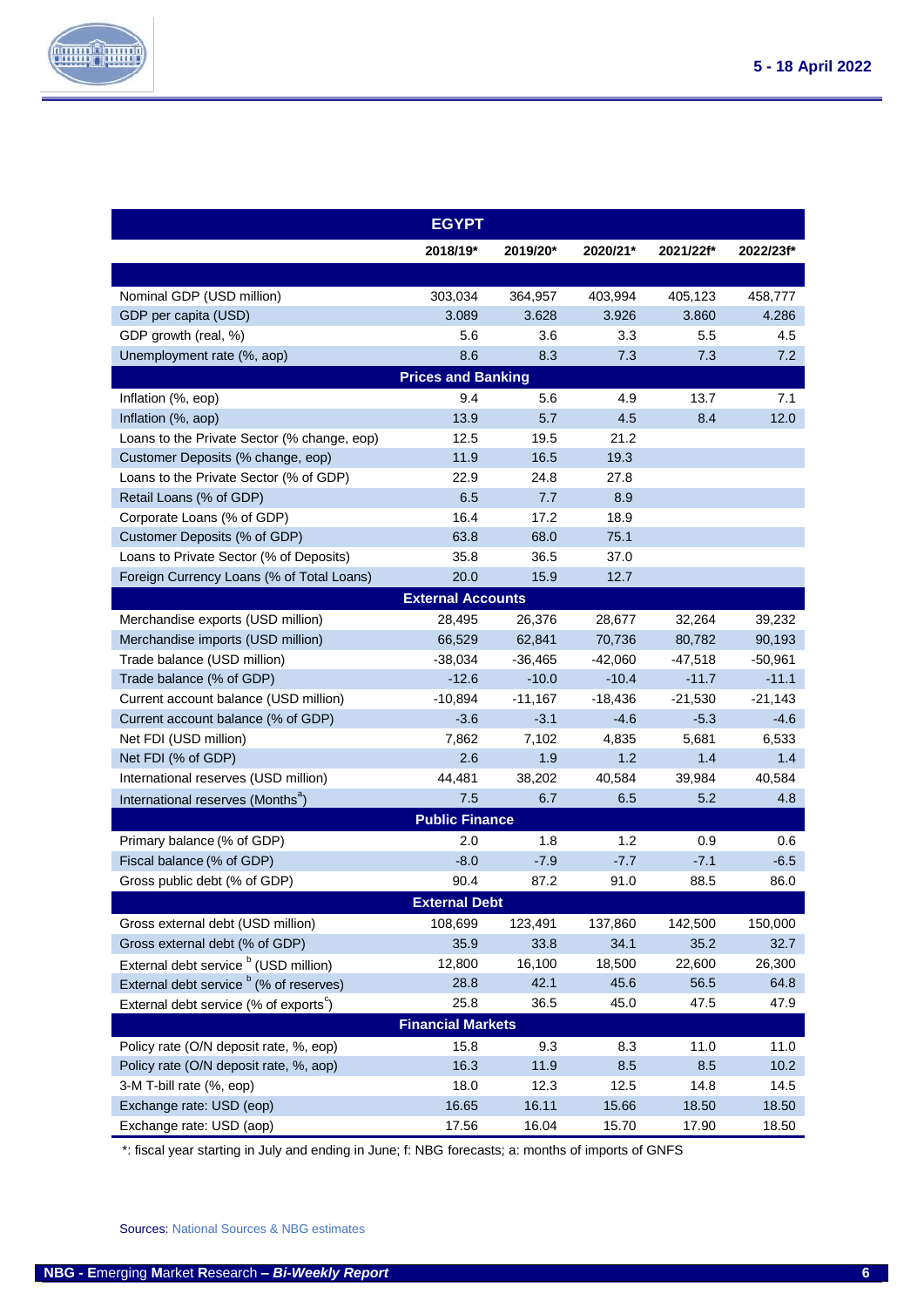

**97.5**

Cyprus

**39.5**

 $\blacklozenge$ 

Turkey

**57.5**

Serbia

**27.8**

**Bulgaria** 

**80.0**

♦

Albania

### <span id="page-7-0"></span>**REGIONAL SNAPSHOT: MACROECONOMIC INDICATORS**





**Unemployment (%, 2022F, aop** )











Sources: National Sources & NBG estimates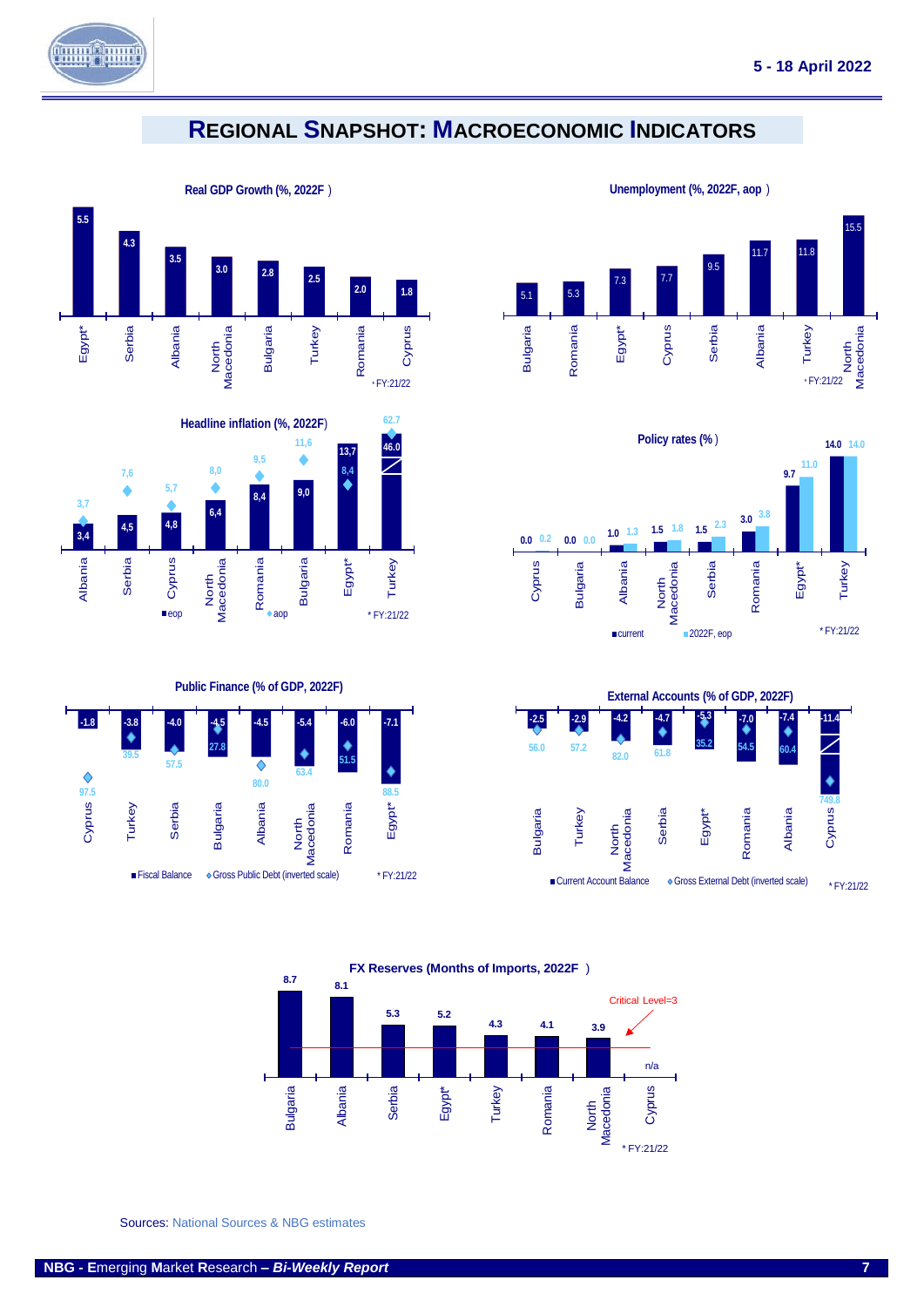

## **REGIONAL SNAPSHOT: FINANCIAL MARKETS**

<span id="page-8-0"></span>









#### **EUR-Denominated Sovereign Spreads (bps)**

Sources: Reuters & NBG estimates